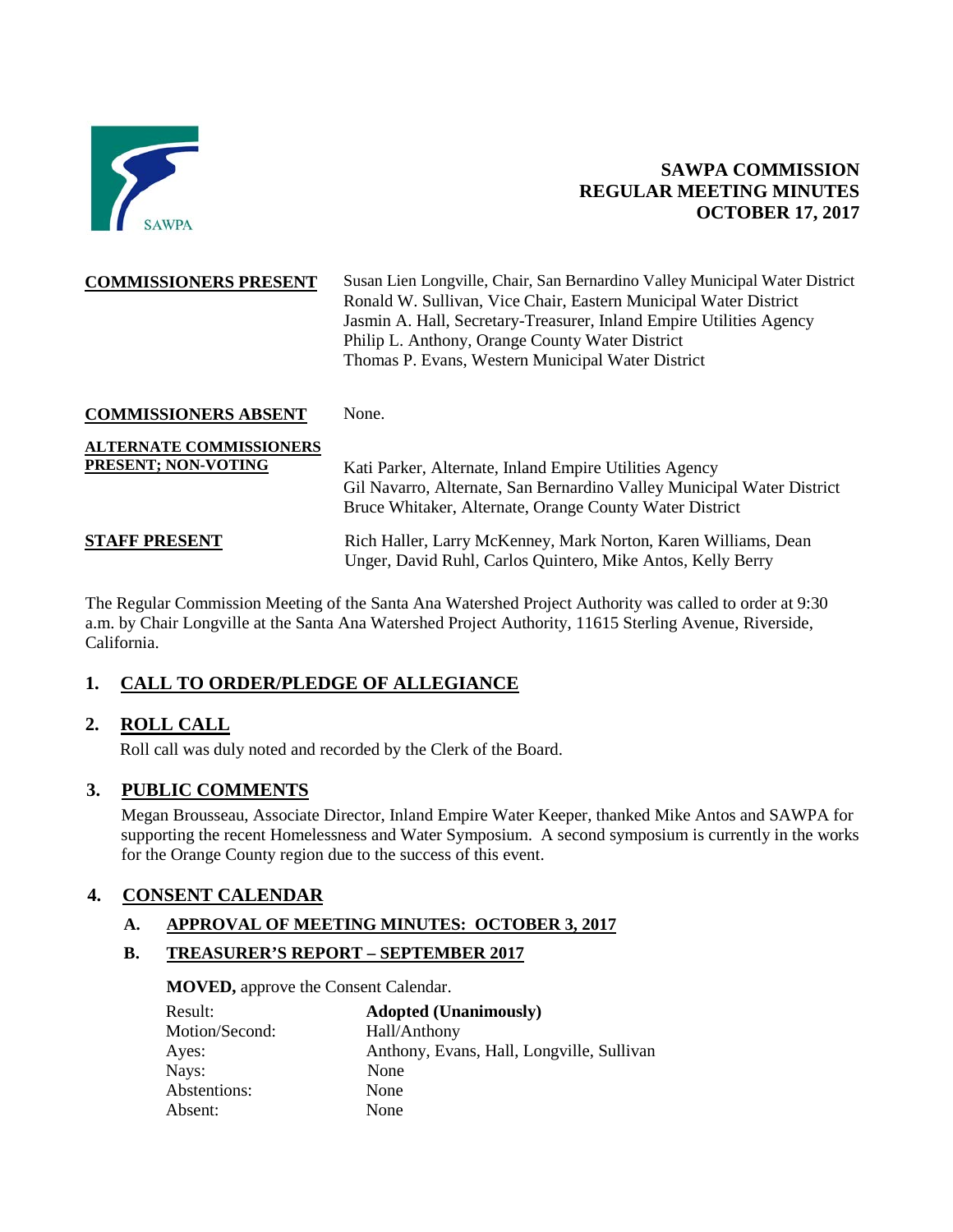The Commission next considered Agenda Item Nos. 7.A. and 7.B.

## **5. NEW BUSINESS**

#### **A. TECHNICAL/GRANT WRITER REQUEST FOR QUALIFICATIONS (RFQ) (2017.128)**

Mark Norton provided a PowerPoint presentation on the Technical/Grant Writer Support Services Request for Qualifications (RFQ), including details on technical and grant writing support opportunities.

**MOVED,** authorize staff to:

- (1) Issue a Request for Qualifications (RFQ) for a qualified consulting firm/individual to provide the following services to SAWPA on an as-needed basis:
	- a. Technical Writer Services
	- b. Grant Writer Services
- (2) Negotiate consultant support services as needed to support Planning Department staff needs using funds that were included in the FY 17-19 budget for this purpose.
- (3) Bring proposed consultant agreements back to the Commission for authorization and execution.

| Result:        | <b>Adopted (Unanimously)</b>              |
|----------------|-------------------------------------------|
| Motion/Second: | Evans/Hall                                |
| Ayes:          | Anthony, Evans, Hall, Longville, Sullivan |
| Nays:          | None                                      |
| Abstentions:   | None                                      |
| Absent:        | None                                      |

## **B. BASIN MONITORING PROGRAM TASK FORCE – CONSULTANT SUPPORT (CM#2017.130)**

Mark Norton provided a PowerPoint presentation on the Basin Monitoring Program Task Force and consultant services provided by Risk Sciences. Staff recommended continuing to retain the services of Risk Sciences, which are unique and very specialized to this task force. Norton noted the difference in these services vs. other consultant services; the work product of other consultants is analyzed and at times utilized by Risk Sciences.

**MOVED,** approve a Task Order with Risk Sciences for the amount not to exceed \$73,150 for regulatory support activities for the Basin Monitoring Program Task Force.

| Result:        | <b>Adopted (Unanimously)</b>              |
|----------------|-------------------------------------------|
| Motion/Second: | Anthony/Evans                             |
| Ayes:          | Anthony, Evans, Hall, Longville, Sullivan |
| Nays:          | None                                      |
| Abstentions:   | None                                      |
| Absent:        | None                                      |

## **C. OWOW PLAN UPDATE 2018 GOALS & OBJECTIVES DEVELOPMENT (CM#2017.131)**

Mike Antos provided a PowerPoint presentation on the OWOW Plan update 2018 Goals and Objectives Development, including the current six goals of the OWOW Plan Update 2018 which are provided in more detail on pages 49-50 of the agenda packet. Antos stated there will be a workshop on the goals and objectives at the November 16 Steering Committee Meeting. Commissioner Sullivan, OWOW Steering Committee Convener, expressed his understanding that the purpose of the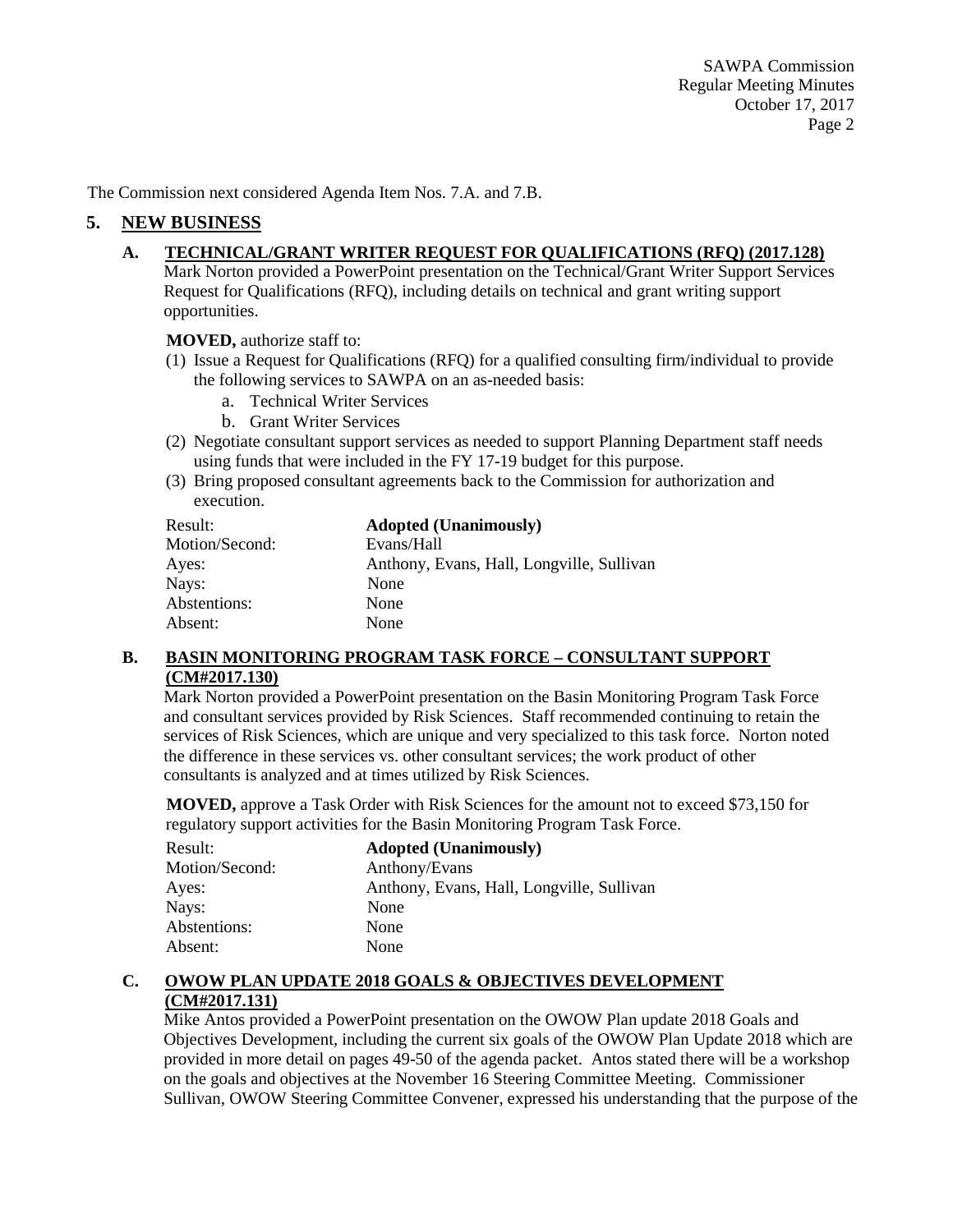SAWPA Commission Regular Meeting Minutes October 17, 2017 Page 3

workshop is to provide information to the Steering Committee, which has a few newly appointed members, about the OWOW Plan and process. Alternate Commissioner Navarro concurred with this recommendation, and added that the OWOW Steering Committee would benefit from receiving a detailed breakdown of the \$6.3 million in planning funding. Chair Longville requested the inclusion of preserving and restoring the headwater forest in the Goals and Objectives. Commissioner Evans, OWOW Steering Committee Member, noted economic development and recreation had been emphasized as necessary goals by the Steering Committee much more prominently than they currently appear. Mike Markus noted several differences that had been expressed to the Steering Committee by Orange County representatives which had not been fully addressed. Commissioner Evans stated the disadvantaged communities aspect may require further analysis so there is a clear link between what we are doing in this process and how that benefits the disadvantaged communities, in particular the homeless communities.

This presentation was for informational and discussion purposes; no action was taken on Agenda Item No. 5.C.

## **D. OWOW PLAN UPDATE 2018 STATUS & PROJECT DEVELOPMENT SUPPORT (CM#2017.132)**

Mark Norton provided a PowerPoint presentation on the OWOW Plan Update 2018 Status Report and outlining Project Development Support. There has been a recent suggestion by the OWOW Pillar for Water Resource Optimization that SAWPA take on the role of facilitating and hiring consultants to develop and prepare projects for possible future Proposition 1 grant funding. After a brief discussion regarding timing and process relative to project development, it was the consensus of the Commission that the process would proceed as it has previously – wait until the projects are submitted then review those projects to determine if there are opportunities for collaboration and cooperation among the different projects.

Commissioner Sullivan stated he believes SAWPA should develop their own projects that benefit the entire watershed and have them funded by bonds. Commissioner Anthony concurred.

For informational and discussion purposes; no action was taken on Agenda Item No. 5.D.

## **E. STAFFING (CM#2017.129)**

Rich Haller recommended separating the Executive Manager of Engineering and Operations position into two new positions: Engineering Manager and Operations Manager, both with a Classification of 64 and a salary range of \$143,362 - \$174,257. Further, Haller recommended David Ruhl for promotion to the Engineering Manager position and Carlos Quintero for promotion to the Operations Manager position. Chair Longville and Commissioner Sullivan voiced their support; Chair Longville called for a motion.

**MOVED,** approve the separation of the Executive Manager of Engineering and Operations position into two new positions, the Engineering Manager position (Classification 64, \$143,362 - \$174,257) and the Operations Manager position (Classification 64, \$143,362 - \$174,257); and promote David Ruhl to the Engineering Manager position and Carlos Quintero to the Operations Manager position.

| Result:        | <b>Adopted (Unanimously)</b>              |
|----------------|-------------------------------------------|
| Motion/Second: | Anthony/Sullivan                          |
| Ayes:          | Anthony, Evans, Hall, Longville, Sullivan |
| Nays:          | None                                      |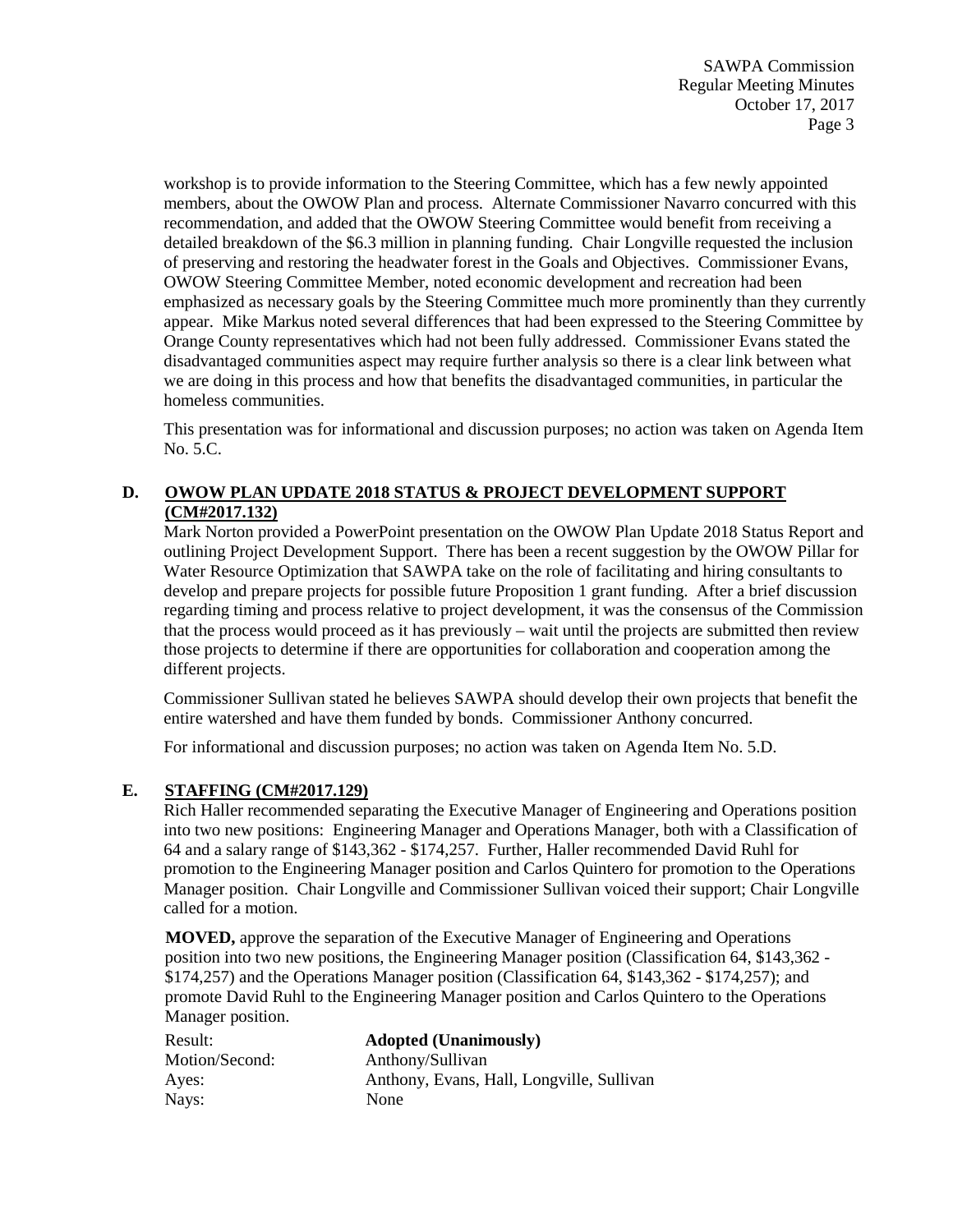SAWPA Commission Regular Meeting Minutes October 17, 2017 Page 4

Abstentions: None Absent: None

# **6. INFORMATIONAL REPORTS**

The following oral/written reports/updates were received and filed.

- **A. CASH TRANSACTIONS REPORT – AUGUST 2017**
- **B. INTER-FUND BORROWING – AUGUST 2017 (CM#2017.126)**
- **C. PERFORMANCE INDICATORS/FINANCIAL REPORTING – AUGUST 2017 (CM#2017.127)**
- **D. OWOW QUARTERLY STATUS REPORT: JULY 1 2017 – SEPTEMBER 30 2017**
- **E. ROUNDTABLE QUARTERLY STATUS REPORT: JULY 1 2017 – SEPTEMBER 30 2017**
- **F. GENERAL MANAGER'S REPORT**

Rich Haller reviewed the updated financial reports which will be included with future General Manager's Reports. The Commission directed staff to bring before the Commission an item relative to election of the ACWA President/Vice President and proposed amendments to ACWA's bylaws which will be considered at the upcoming ACWA Fall Conference in Anaheim, California.

#### **G. CHAIR'S COMMENTS/REPORT**

There were no comments/reports from the Chair.

## **H. COMMISSIONERS' COMMENTS**

There were no Commissioners' comments.

# **I. COMMISSIONERS' REQUEST FOR FUTURE AGENDA ITEMS**

There were no additional requests for future agenda items.

The Commission next adjourned the meeting as noted in Section 8. below.

## **7. CLOSED SESSION**

Chair Longville recessed the meeting to Closed Session at 9:37 a.m. Designated personnel essential to the discussion of Agenda Item No. 7.A. were present during Closed Session until that discussion concluded at 10:23 a.m. From that time forward, no designated personnel were present during Closed Session other than General Manager Rich Haller.

#### **A. CONFERENCE WITH LEGAL COUNSEL – EXISTING LITIGATION PURSUANT TO GOVERNMENT CODE SECTION 54956.9(d)(1)**

Name of Case: Spiniello Companies v. Charles King Company, Inc., Santa Ana Watershed Project Authority, The Ohio Casualty Insurance Company (Superior Court of Los Angeles BC616589)

#### **B. PURSUANT TO GOVERNMENT CODE SECTION 54957.6 – CONFERENCE WITH LABOR NEGOTIATOR**

SAWPA Designated Representative: General Manager Richard E. Haller Non-Represented Employees: All SAWPA employees

Chair Longville resumed Open Session at 10:34 a.m. The following action was taken in Closed Session on Agenda Item No. 7.A.

**MOVED,** approve increasing the authorized expenditure for legal fees to Hunt Ortmann by \$1,000,000, bringing the total authorized expenditure to \$2,500,000.